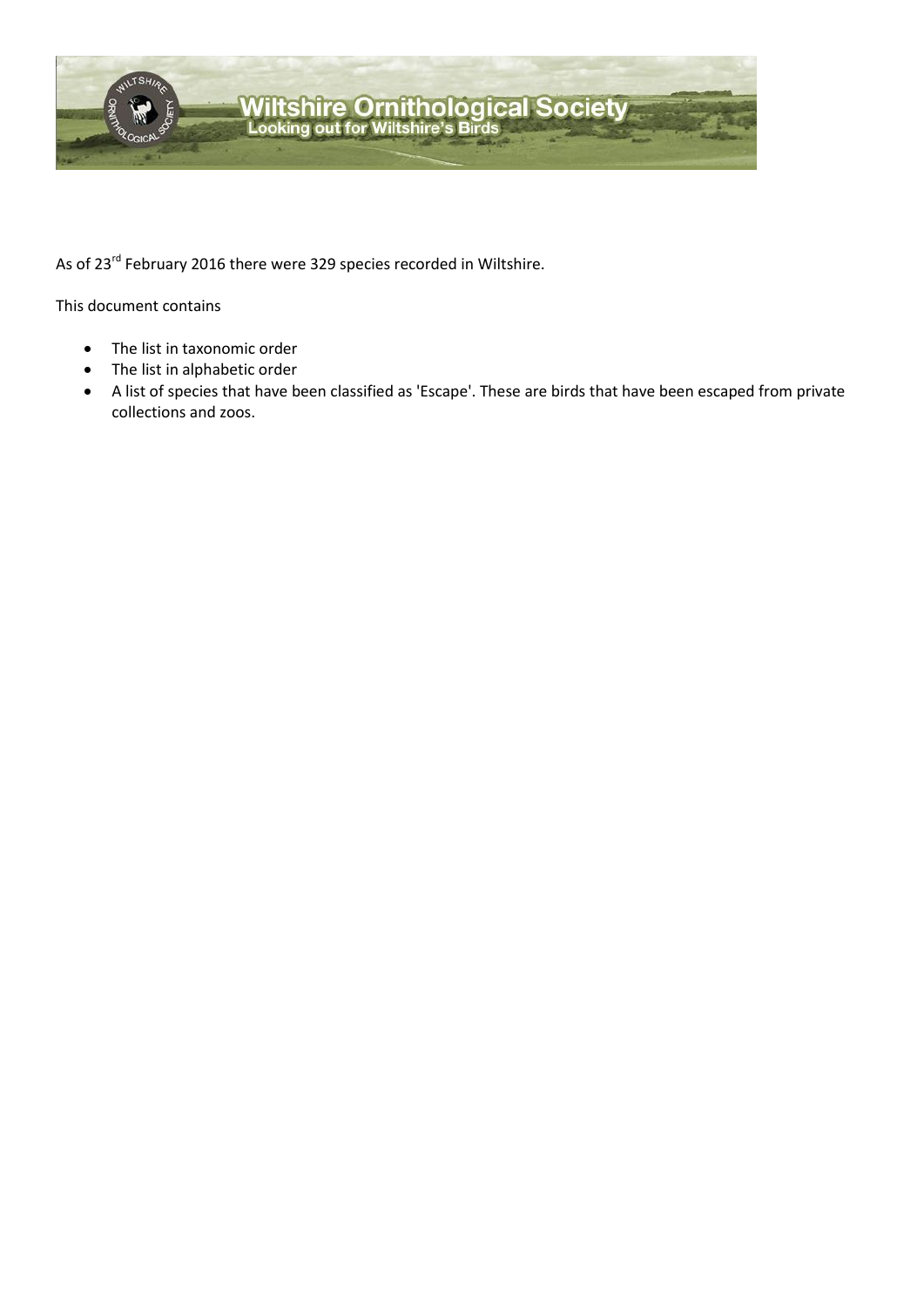## **Taxonomic order**

- Mute Swan
- Bewick's Swan
- Whooper Swan
- Taiga Bean Goose
- Tundra Bean Goose
- Pink-footed Goose
- White-fronted Goose
- Greylag Goose
- Canada Goose
- Barnacle Goose
- Brent Goose
- Egyptian Goose
- Ruddy Shelduck
- Shelduck
- Mandarin Duck
- Wigeon
- Gadwall
- Teal
- Green-winged Teal
- Mallard
- Pintail
- Garganey
- Blue-winged Teal
- Shoveler
- Red-crested Pochard
- Pochard
- Ring-necked Duck
- Ferruginous Duck
- Tufted Duck
- Scaup
- Lesser Scaup
- Eider
- Long-tailed Duck
- Common Scoter
- Velvet Scoter
- Goldeneye
- Smew
- Red-breasted Merganser
- Hooded Merganser
- Goosander
- Ruddy Duck
- Red Grouse
- Black Grouse
- Red-legged Partridge
- Grey Partridge
- Quail
- Pheasant
- Red-throated Diver
- Black-throated Diver
- Great Northern Diver
- Fulmar
- Cory's Shearwater
- Manx Shearwater

 Moorhen Coot Crane

 Little Bustard Great Bustard Oystercatcher Black-winged Stilt

Stone-curlew

Cream-coloured Courser

 Collared Pratincole Little Ringed Plover Ringed Plover Kentish Plover Dotterel Golden Plover

Pacific Golden Plover

Temminck's Stint

 Pectoral Sandpiper Curlew Sandpiper Purple Sandpiper

Dunlin

Ruff

 Jack Snipe Snipe

Great Snipe

Woodcock

 Whimbrel Curlew

 Greenshank Lesser Yellowlegs Wood Sandpiper

 Redshank Turnstone

White-rumped Sandpiper

 Broad-billed Sandpiper Buff-breasted Sandpiper

Long-billed Dowitcher

 Black-tailed Godwit Bar-tailed Godwit

 Common Sandpiper Spotted Sandpiper Green Sandpiper Solitary Sandpiper Spotted Redshank

 Grey Plover Lapwing Knot Sanderling Little Stint

Avocet

- Wilson's Petrel
- Storm Petrel
- Leach's Petrel
- Gannet
- Cormorant
- Shag
- Bittern
- Little Bittern
- Night-heron
- Squacco Heron
- Cattle Egret
- Little Egret
- Great White Egret
- Grey Heron
- Purple Heron
- Black Stork
- White Stork
- Glossy Ibis
- Spoonbill
- Pied-billed Grebe
- Little Grebe
- Great Crested Grebe
- Red-necked Grebe
- Slavonian Grebe
- Black-necked Grebe
- Honey-buzzard
- Black Kite
- Red Kite
- White-tailed Eagle
- Marsh Harrier
- Hen Harrier
- Pallid Harrier
- Montagu's Harrier
- Goshawk
- Sparrowhawk
- Buzzard
- Rough-legged Buzzard
- Osprey
- Kestrel
- Red-footed Falcon
- Merlin
- Hobby
- Gyr Falcon
- Peregrine
- Water Rail

Corncrake

Spotted Crake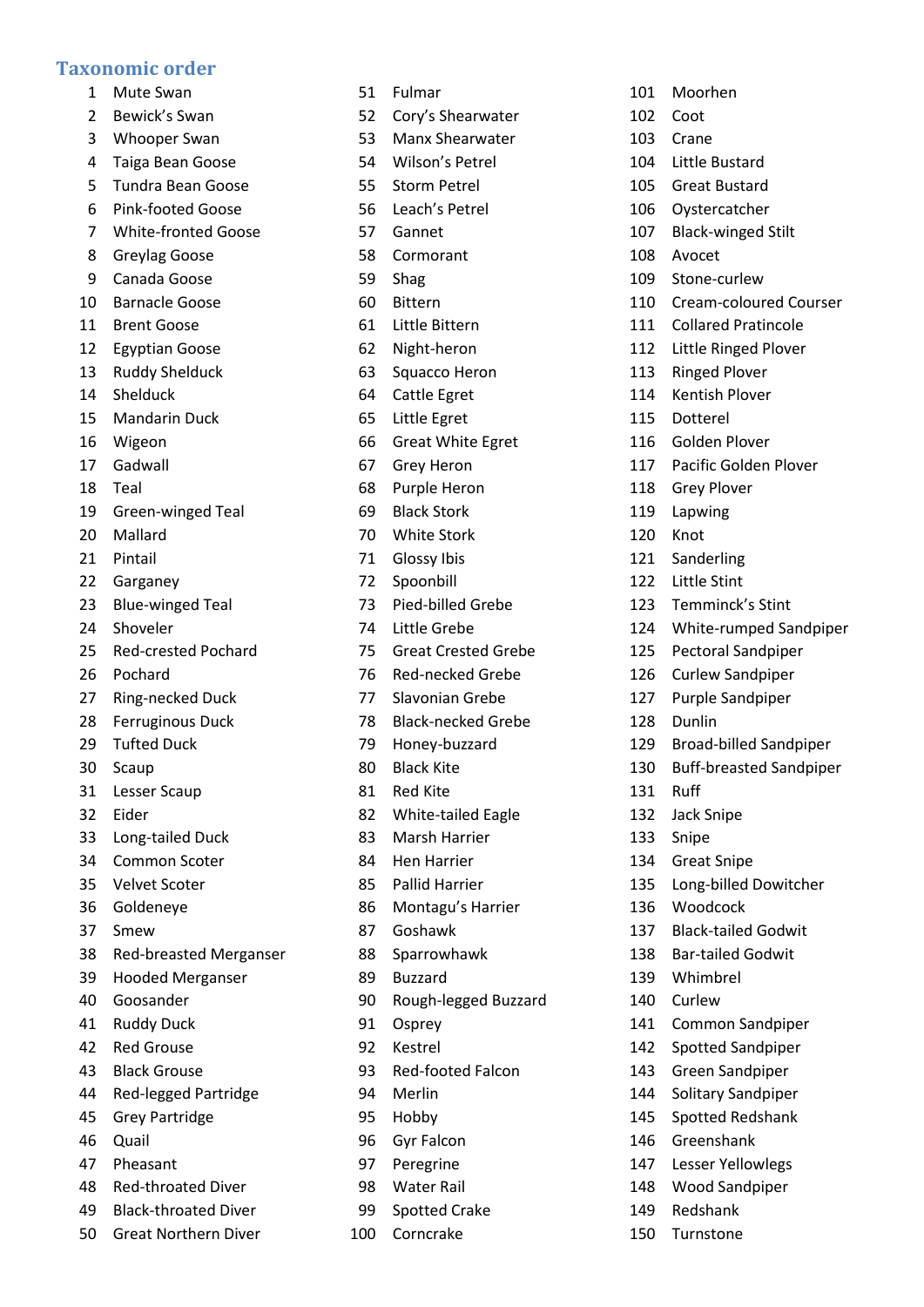| 151 | Red-necked Phalarope           | 202 | Short-eared Owl                 |
|-----|--------------------------------|-----|---------------------------------|
| 152 | <b>Grey Phalarope</b>          | 203 | Nightjar                        |
| 153 | Pomarine Skua                  | 204 | Swift                           |
| 154 | Arctic Skua                    | 205 | <b>Alpine Swift</b>             |
| 155 | Long-tailed Skua               | 206 | Kingfisher                      |
| 156 | Great Skua                     | 207 | Bee-eater                       |
| 157 | <b>Ivory Gull</b>              | 208 | Roller                          |
| 158 | Sabine's Gull                  | 209 | Hoopoe                          |
| 159 | Kittiwake                      | 210 | Wryneck                         |
| 160 | <b>Black-headed Gull</b>       | 211 | Green Woodpecker                |
| 161 | Little Gull                    | 212 | <b>Great Spotted Woodpecker</b> |
| 162 | Laughing Gull                  | 213 | Lesser Spotted Woodpecker       |
| 163 | Mediterranean Gull             | 214 | Golden Oriole                   |
| 164 | Common Gull                    | 215 | <b>Red-backed Shrike</b>        |
| 165 | Ring-billed Gull               | 216 | Isabelline Shrike               |
| 166 | Lesser Black-backed Gull       | 217 | Lesser Grey Shrike              |
| 167 | <b>Herring Gull</b>            | 218 | <b>Great Grey Shrike</b>        |
| 168 | Yellow-legged Gull             | 219 | Southern Grey Shrike            |
| 169 | Caspian Gull                   | 220 | <b>Woodchat Shrike</b>          |
| 170 | <b>Iceland Gull</b>            | 221 | Chough                          |
| 171 | <b>Glaucous Gull</b>           | 222 | Magpie                          |
| 172 | <b>Great Black-backed Gull</b> | 223 | Jay                             |
| 173 | Little Tern                    | 224 | Nutcracker                      |
| 174 | <b>Gull-billed Tern</b>        | 225 | Jackdaw                         |
| 175 | Caspian Tern                   | 226 | Rook                            |
| 176 | <b>Whiskered Tern</b>          | 227 | <b>Carrion Crow</b>             |
| 177 | <b>Black Tern</b>              | 228 | <b>Hooded Crow</b>              |
| 178 | White-winged Black Tern        | 229 | Raven                           |
| 179 | Sandwich Tern                  | 230 | Goldcrest                       |
| 180 | Common Tern                    | 231 | Firecrest                       |
| 181 | Roseate Tern                   | 232 | Penduline Tit                   |
| 182 | <b>Arctic Tern</b>             | 233 | <b>Blue Tit</b>                 |
| 183 | Guillemot                      | 234 | <b>Great Tit</b>                |
| 184 | Razorbill                      | 235 | Coal Tit                        |
| 185 | Little Auk                     | 236 | <b>Willow Tit</b>               |
| 186 | Puffin                         | 237 | Marsh Tit                       |
| 187 | Pallas's Sandgrouse            | 238 | <b>Bearded Tit</b>              |
| 188 | Rock Dove / Feral Pigeon       | 239 | <b>Crested Lark</b>             |
| 189 | <b>Stock Dove</b>              | 240 | Woodlark                        |
| 190 | Woodpigeon                     | 241 | Skylark                         |
| 191 | <b>Collared Dove</b>           | 242 | <b>Shore Lark</b>               |
| 192 | <b>Turtle Dove</b>             | 243 | <b>Sand Martin</b>              |
| 193 |                                | 244 | Swallow                         |
| 194 | Ring-necked Parakeet<br>Cuckoo | 245 | <b>House Martin</b>             |
|     |                                |     |                                 |
| 195 | <b>Barn Owl</b>                | 246 | Red-rumped Swallow              |
| 196 | Scops Owl                      | 247 | Cetti's Warbler                 |
| 197 | Snowy Owl                      | 248 | Long-tailed Tit                 |
| 198 | Hawk Owl                       | 249 | Yellow-browed Warbler           |
| 199 | Little Owl                     | 250 | Wood Warbler                    |
| 200 | Tawny Owl                      | 251 | Chiffchaff                      |
| 201 | Long-eared Owl                 |     | 252 Willow Warbler              |

 Blackcap Garden Warbler Barred Warbler Lesser Whitethroat Whitethroat Dartford Warbler Grasshopper Warbler Savi's Warbler Icterine Warbler Melodious Warbler Aquatic Warbler Sedge Warbler Marsh Warbler Great Reed Warbler Reed Warbler Waxwing Nuthatch Treecreeper Wren Starling Rose-coloured Starling Dipper Ring Ouzel Blackbird Fieldfare Song Thrush Redwing Mistle Thrush Spotted Flycatcher Robin Thrush Nightingale Nightingale Bluethroat Red-flanked Bluetail Black Redstart Redstart Whinchat Stonechat Siberian Stonechat Wheatear Red-breasted Flycatcher Pied Flycatcher Dunnock House Sparrow Tree Sparrow Yellow Wagtail Grey Wagtail Pied Wagtail Richard's Pipit Tawny Pipit Tree Pipit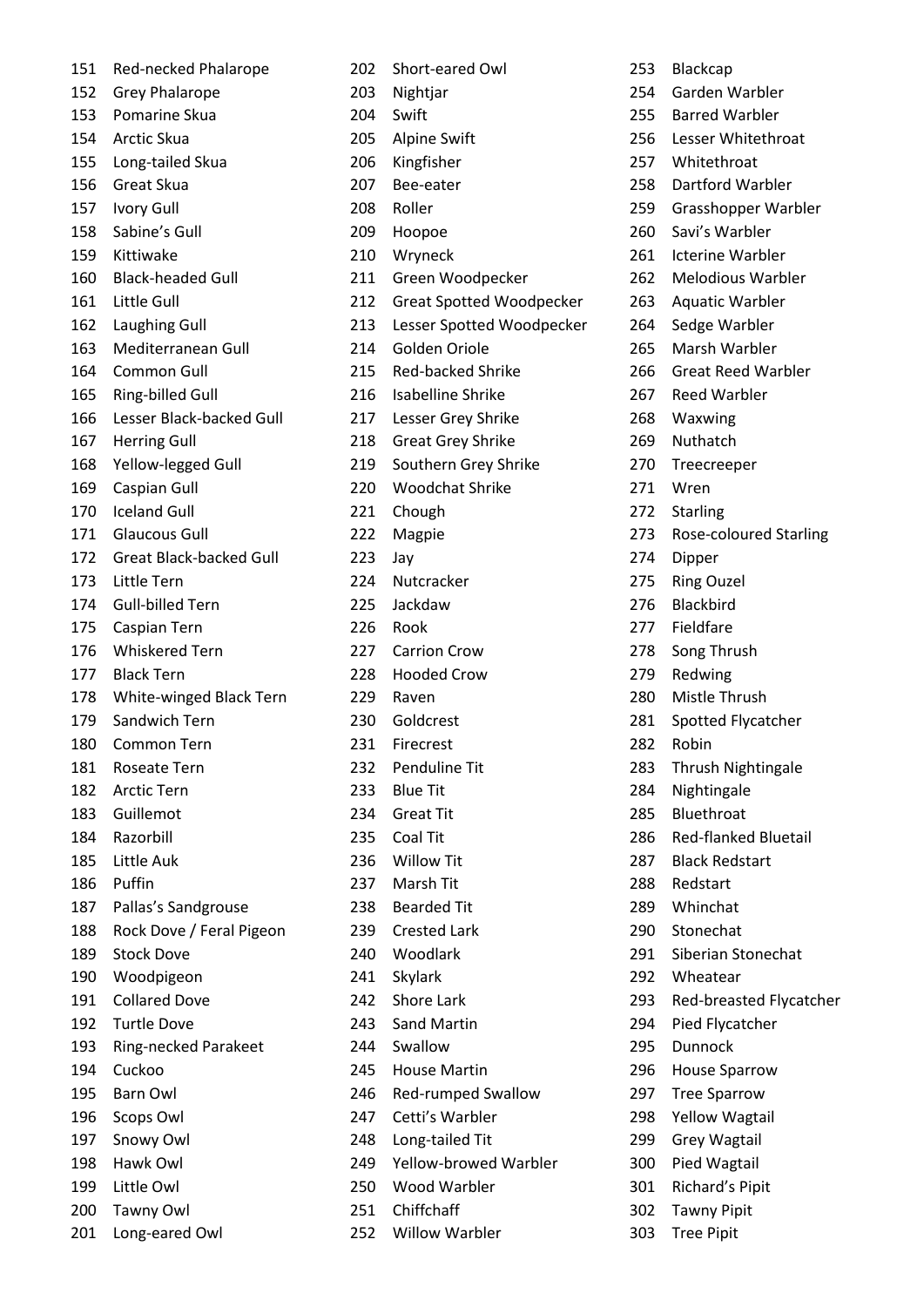- Meadow Pipit
- Rock Pipit
- Water Pipit
- Chaffinch
- Brambling
- Serin
- Greenfinch
- Goldfinch
- Siskin
- Linnet
- Twite
- Lesser Redpoll
- Mealy Redpoll
- Common Crossbill
- Two-barred Crossbill
- Bullfinch
- Hawfinch
- Snow Bunting
- Lapland Bunting
- Yellowhammer
- Cirl Bunting
- Ortolan Bunting
- Rustic Bunting
- Little Bunting
- Reed Bunting
- Corn Bunting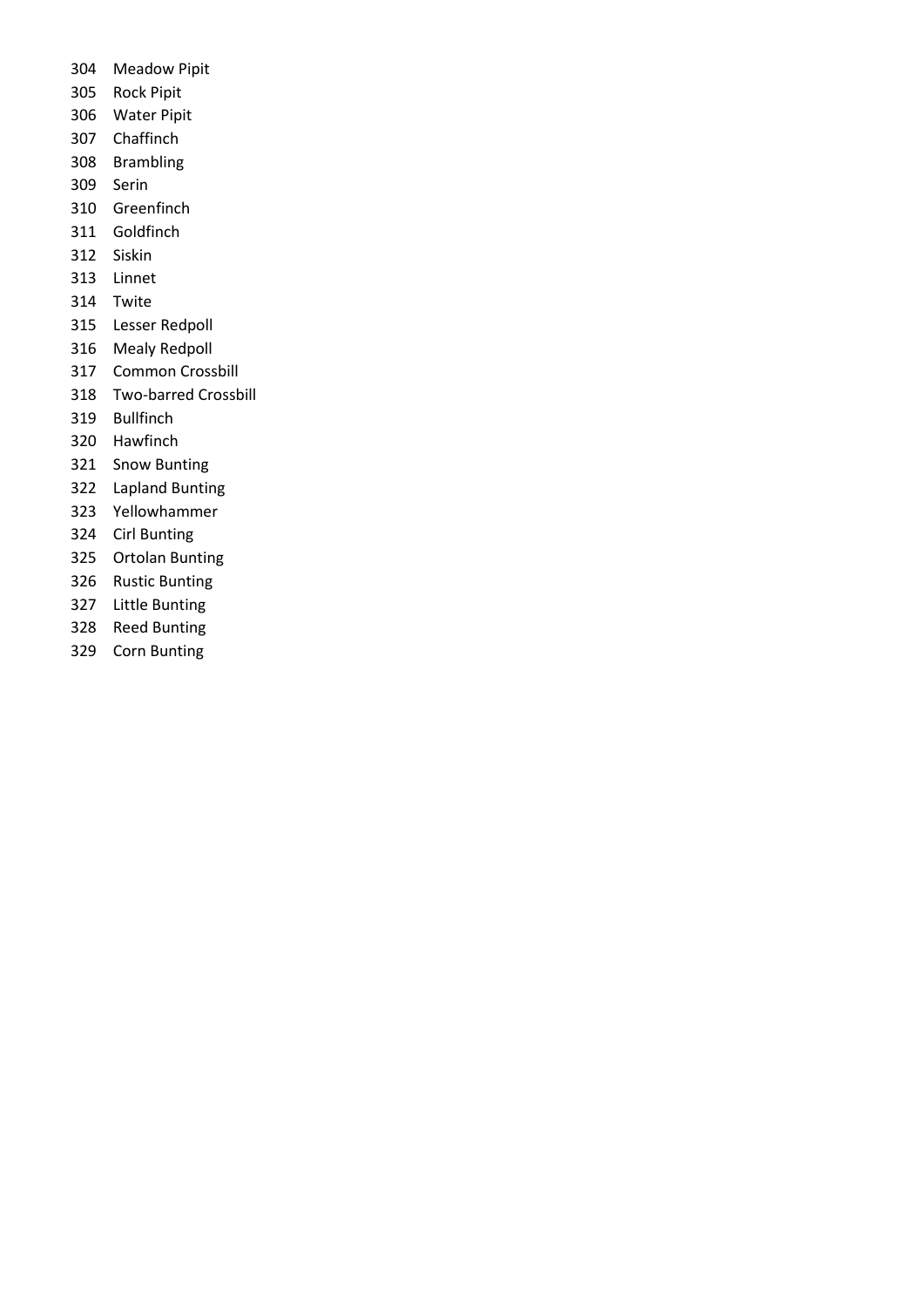## **Alphabetic order**

 Alpine Swift Aquatic Warbler Arctic Skua Arctic Tern Avocet Barn Owl Barnacle Goose Barred Warbler Bar-tailed Godwit Bearded Tit Bee-eater Bewick's Swan Bittern Black Grouse Black Kite Black Redstart Black Stork Black Tern Blackbird Blackcap Black-headed Gull Black-necked Grebe Black-tailed Godwit Black-throated Diver Black-winged Stilt Blue Tit Bluethroat Blue-winged Teal Brambling Brent Goose Broad-billed Sandpiper Buff-breasted Sandpiper Bullfinch Buzzard Canada Goose Carrion Crow Caspian Gull Caspian Tern Cattle Egret Cetti's Warbler Chaffinch Chiffchaff Chough Cirl Bunting Coal Tit Collared Dove Collared Pratincole Common Crossbill Common Gull

Common Sandpiper

| 34  | <b>Common Scoter</b>            |
|-----|---------------------------------|
| 180 | <b>Common Tern</b>              |
| 102 | Coot                            |
| 58  | Cormorant                       |
| 329 | <b>Corn Bunting</b>             |
| 100 | Corncrake                       |
| 52  | Cory's Shearwater               |
| 103 | Crane                           |
| 110 | Cream-coloured Courser          |
| 239 | <b>Crested Lark</b>             |
| 194 | Cuckoo                          |
| 140 | Curlew                          |
| 126 | <b>Curlew Sandpiper</b>         |
| 258 | Dartford Warbler                |
| 274 | Dipper                          |
| 115 | Dotterel                        |
| 128 | Dunlin                          |
| 295 | Dunnock                         |
| 12  | <b>Egyptian Goose</b>           |
| 32  | Eider                           |
| 28  | <b>Ferruginous Duck</b>         |
| 277 | Fieldfare                       |
| 231 | Firecrest                       |
| 51  | Fulmar                          |
| 17  | Gadwall                         |
| 57  | Gannet                          |
| 254 | Garden Warbler                  |
| 22  | Garganey                        |
| 171 | <b>Glaucous Gull</b>            |
| 71  | Glossy Ibis                     |
| 230 | Goldcrest                       |
| 214 | Golden Oriole                   |
| 116 | Golden Plover                   |
| 36  | Goldeneye                       |
| 311 | Goldfinch                       |
| 40  | Goosander                       |
| 87  | Goshawk                         |
| 259 | Grasshopper Warbler             |
| 172 | <b>Great Black-backed Gull</b>  |
| 105 | Great Bustard                   |
| 75  | <b>Great Crested Grebe</b>      |
| 218 | <b>Great Grey Shrike</b>        |
| 50  | <b>Great Northern Diver</b>     |
| 266 | <b>Great Reed Warbler</b>       |
| 156 | Great Skua                      |
| 134 | <b>Great Snipe</b>              |
| 212 | <b>Great Spotted Woodpecker</b> |
| 234 | <b>Great Tit</b>                |
| 66  | <b>Great White Egret</b>        |
| 143 | Green Sandpiper                 |
|     |                                 |

| 211 | Green Woodpecker         |
|-----|--------------------------|
| 310 | Greenfinch               |
| 146 | Greenshank               |
| 19  | Green-winged Teal        |
| 67  | <b>Grey Heron</b>        |
| 45  | <b>Grey Partridge</b>    |
| 152 | <b>Grey Phalarope</b>    |
| 118 | <b>Grey Plover</b>       |
| 299 | <b>Grey Wagtail</b>      |
| 8   | Greylag Goose            |
| 183 | Guillemot                |
| 174 | <b>Gull-billed Tern</b>  |
| 96  | <b>Gyr Falcon</b>        |
| 320 | Hawfinch                 |
| 198 | Hawk Owl                 |
| 84  | <b>Hen Harrier</b>       |
| 167 | <b>Herring Gull</b>      |
| 95  | Hobby                    |
| 79  | Honey-buzzard            |
| 228 | <b>Hooded Crow</b>       |
| 39  | <b>Hooded Merganser</b>  |
| 209 | Hoopoe                   |
| 245 | <b>House Martin</b>      |
| 296 | <b>House Sparrow</b>     |
| 170 | <b>Iceland Gull</b>      |
| 261 | <b>Icterine Warbler</b>  |
| 216 | <b>Isabelline Shrike</b> |
| 157 | Ivory Gull               |
| 132 | <b>Jack Snipe</b>        |
| 225 | Jackdaw                  |
| 223 | Jay                      |
| 114 | Kentish Plover           |
| 92  | Kestrel                  |
| 206 | Kingfisher               |
| 159 | Kittiwake                |
| 120 | Knot                     |
| 322 | <b>Lapland Bunting</b>   |
| 119 | Lapwing                  |
| 162 | <b>Laughing Gull</b>     |
| 56  | Leach's Petrel           |
| 166 | Lesser Black-backed Gull |
| 217 | Lesser Grey Shrike       |
| 315 | Lesser Redpoll           |
| 31  | Lesser Scaup             |
|     | Lesser Spotted           |
| 213 | Woodpecker               |
| 256 | Lesser Whitethroat       |
| 147 | Lesser Yellowlegs        |
| 313 | Linnet                   |
| 185 | Little Auk               |
|     |                          |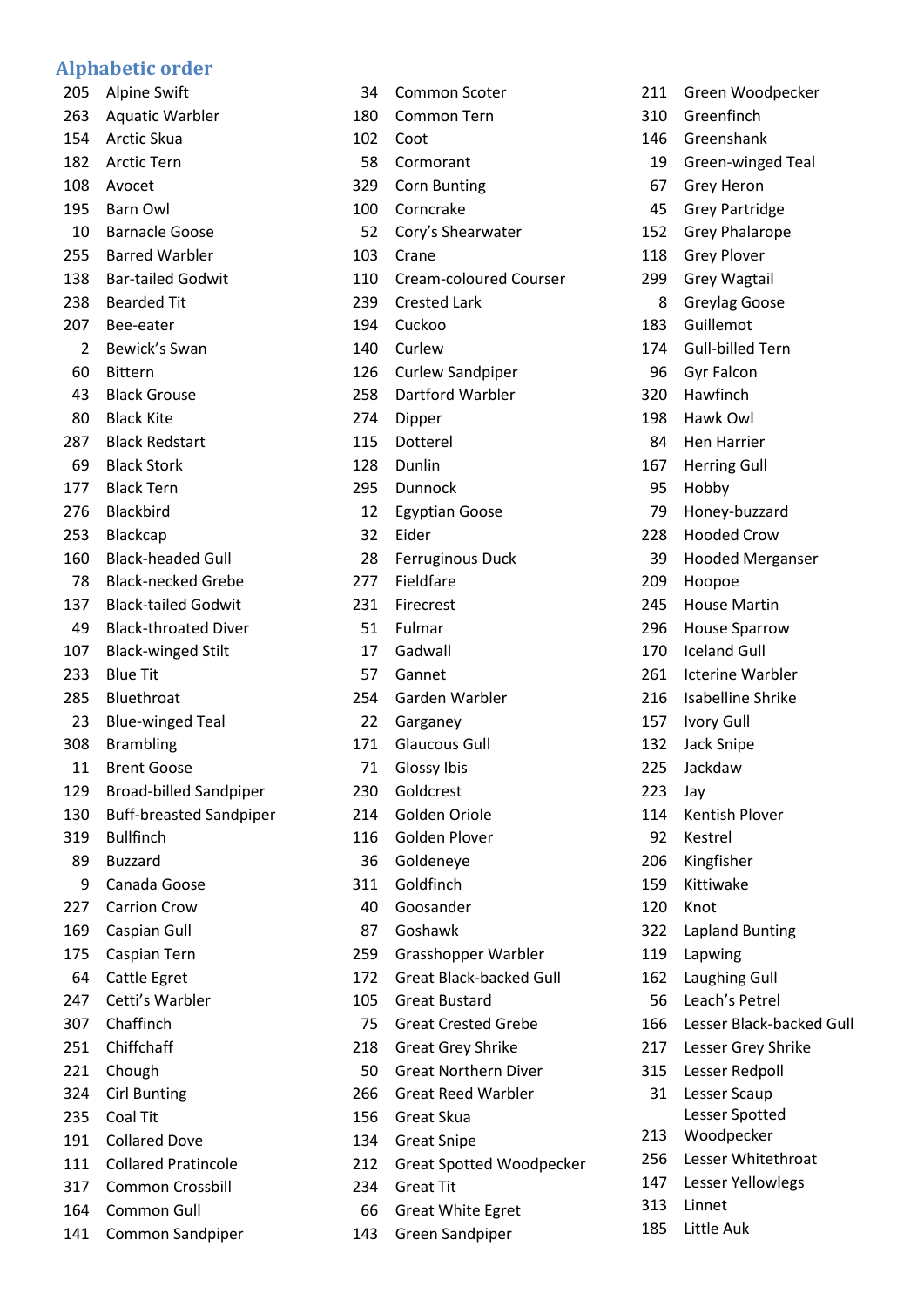| 61  | Little Bittern           |
|-----|--------------------------|
| 327 | Little Bunting           |
| 104 | Little Bustard           |
| 65  | Little Egret             |
| 74  | Little Grebe             |
| 161 | Little Gull              |
| 199 | Little Owl               |
| 112 | Little Ringed Plover     |
| 122 | Little Stint             |
| 173 | Little Tern              |
| 135 | Long-billed Dowitcher    |
| 201 | Long-eared Owl           |
| 33  | Long-tailed Duck         |
| 155 | Long-tailed Skua         |
| 248 | Long-tailed Tit          |
| 222 | Magpie                   |
| 20  | Mallard                  |
| 15  | <b>Mandarin Duck</b>     |
| 53  | Manx Shearwater          |
| 83  | Marsh Harrier            |
| 237 | Marsh Tit                |
| 265 | Marsh Warbler            |
| 304 | <b>Meadow Pipit</b>      |
| 316 | <b>Mealy Redpoll</b>     |
| 163 | Mediterranean Gull       |
| 262 | <b>Melodious Warbler</b> |
| 94  | Merlin                   |
| 280 | Mistle Thrush            |
| 86  | Montagu's Harrier        |
| 101 | Moorhen                  |
| 1   | Mute Swan                |
| 62  | Night-heron              |
| 284 | Nightingale              |
| 203 | Nightjar                 |
| 224 | Nutcracker               |
| 269 | Nuthatch                 |
| 325 | <b>Ortolan Bunting</b>   |
| 91  | Osprey                   |
| 106 | Oystercatcher            |
| 117 | Pacific Golden Plover    |
| 187 | Pallas's Sandgrouse      |
| 85  | <b>Pallid Harrier</b>    |
| 125 | Pectoral Sandpiper       |
| 232 | Penduline Tit            |
| 97  | Peregrine                |
| 47  | Pheasant                 |
| 294 | Pied Flycatcher          |
| 300 | Pied Wagtail             |
| 73  | Pied-billed Grebe        |
| 6   | <b>Pink-footed Goose</b> |
| 21  | Pintail                  |

| 26         | Pochard                       |
|------------|-------------------------------|
| 153        | Pomarine Skua                 |
| 186        | Puffin                        |
| 68         | <b>Purple Heron</b>           |
| 127        | Purple Sandpiper              |
| 46         | Quail                         |
| 229        | Raven                         |
| 184        | Razorbill                     |
| 42         | <b>Red Grouse</b>             |
| 81         | Red Kite                      |
| 215        | <b>Red-backed Shrike</b>      |
| 293        | Red-breasted Flycatcher       |
| 38         | <b>Red-breasted Merganser</b> |
| 25         | <b>Red-crested Pochard</b>    |
| 286        | <b>Red-flanked Bluetail</b>   |
| 93         | <b>Red-footed Falcon</b>      |
| 44         | <b>Red-legged Partridge</b>   |
| 76         | <b>Red-necked Grebe</b>       |
| 151        | Red-necked Phalarope          |
| 246        | <b>Red-rumped Swallow</b>     |
| 149        | Redshank                      |
| 288        | Redstart                      |
| 48         | <b>Red-throated Diver</b>     |
| 279        | Redwing                       |
| 328        | <b>Reed Bunting</b>           |
| 267        | <b>Reed Warbler</b>           |
| 301        | Richard's Pipit               |
| 275        | <b>Ring Ouzel</b>             |
| 165        | Ring-billed Gull              |
| 113        | <b>Ringed Plover</b>          |
| 27         | Ring-necked Duck              |
| 193        | <b>Ring-necked Parakeet</b>   |
| 282        | Robin                         |
|            |                               |
| 188<br>305 | Rock Dove / Feral Pigeon      |
| 208        | <b>Rock Pipit</b><br>Roller   |
|            |                               |
| 226        | Rook                          |
| 181        | <b>Roseate Tern</b>           |
| 273        | Rose-coloured Starling        |
| 90         | Rough-legged Buzzard          |
| 41         | <b>Ruddy Duck</b>             |
| 13         | <b>Ruddy Shelduck</b>         |
| 131        | Ruff                          |
| 326        | <b>Rustic Bunting</b>         |
| 158        | Sabine's Gull                 |
| 243        | <b>Sand Martin</b>            |
| 121        | Sanderling                    |
| 179        | Sandwich Tern                 |
| 260        | Savi's Warbler                |
| 30         | Scaup                         |
| 196        | Scops Owl                     |

 Sedge Warbler Serin Shag Shelduck Shore Lark Short-eared Owl Shoveler Siberian Stonechat Siskin Skylark Slavonian Grebe Smew Snipe Snow Bunting Snowy Owl Solitary Sandpiper Song Thrush Southern Grey Shrike Sparrowhawk Spoonbill Spotted Crake Spotted Flycatcher Spotted Redshank Spotted Sandpiper Squacco Heron Starling Stock Dove Stonechat Stone-curlew Storm Petrel Swallow Swift Taiga Bean Goose Tawny Owl Tawny Pipit Teal Temminck's Stint Thrush Nightingale Tree Pipit Tree Sparrow Treecreeper Tufted Duck Tundra Bean Goose Turnstone Turtle Dove Twite Two-barred Crossbill Velvet Scoter Water Pipit Water Rail Waxwing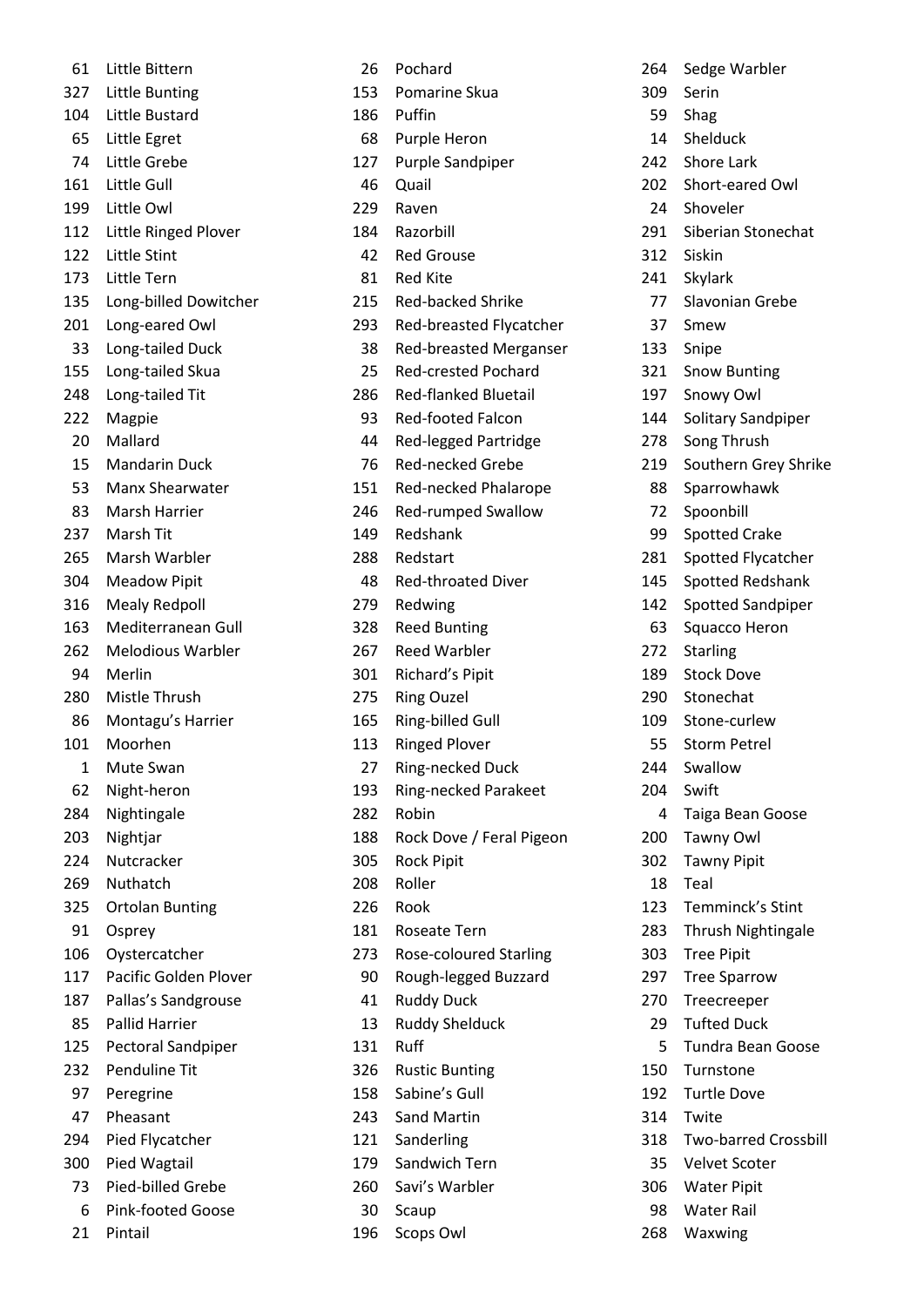- Wheatear
- Whimbrel
- Whinchat
- Whiskered Tern
- White Stork
- White-fronted Goose
- White-rumped Sandpiper
- White-tailed Eagle
- Whitethroat
- White-winged Black Tern
	- Whooper Swan
- Wigeon
- Willow Tit
- Willow Warbler
- Wilson's Petrel
- Wood Sandpiper
- Wood Warbler
- Woodchat Shrike
- Woodcock
- Woodlark
- Woodpigeon
- Wren
- Wryneck
- Yellow Wagtail
- Yellow-browed Warbler
- Yellowhammer
- Yellow-legged Gull